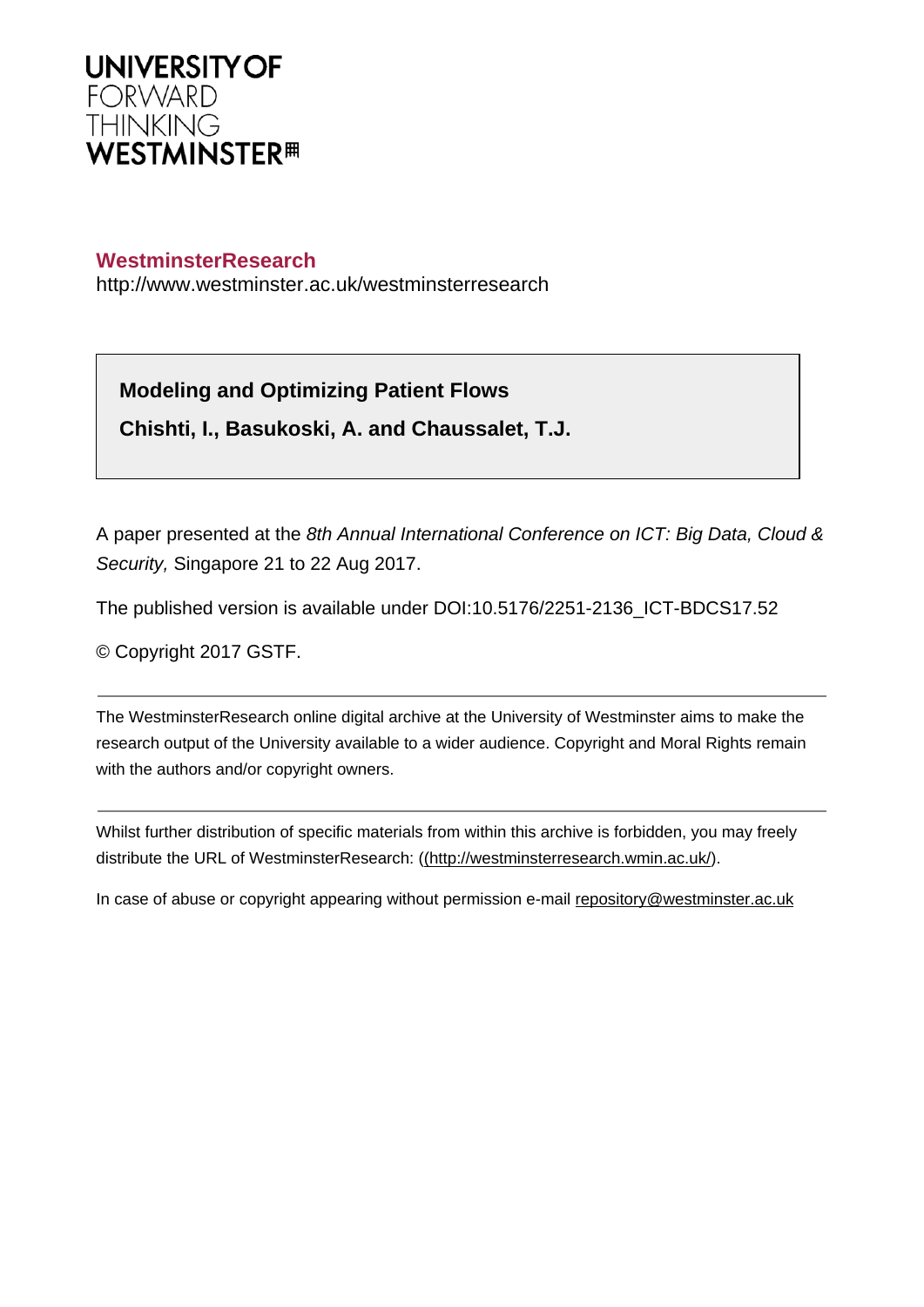# *Modeling and Optimizing Patient Flows*

*Irfan Chishti, Artie Basukoski, Thierry Chaussalet* Department of Computer Science University of Westminster London, UK [I.chishti@westminster.ac.uk](mailto:I.chishti@westminster.ac.uk)

*Abstract***—constructing a consistent process model and its simulation can be instrumental to be used in healthcare issues such as Consistent patient flow modeling. Current process modeling techniques used in healthcare are intuitive and imprecise such as flowcharts, unified modeling language activity diagram (UML AD) and business process modeling notation (BPMN). These techniques are vague in process description and cannot fully capture the complexities of the types of activities and types of temporal constraints between them. Additionally, to schedule patient flows; current modeling techniques does not offer any mechanism so healthcare relies on critical path method(CPM) and program evaluation review technique (PERT) that also have limitations i.e. finish-start barrier. It is imperative that temporal constraints between the start and/or end of a process needs to be specified, e.g., the start of A precedes the start (or end) of B, etc., however, these approaches failed to provide us with a mechanism for handling these temporal situations. This paper proposes a framework that provides enumeration of core concepts to describe a general knowledge base for Business and Healthcare domains. Algorithms are provided to represent the semantics of concepts i.e. based on their ontology. Furthermore, this logical basis is supported by Point graph (PG); a graphical tool, which has a formal translation to a point interval temporal logic (PITL) is used to simulate Patient flows for enhanced reasoning and correct representation. We will briefly evaluate an illustrative discharge patient flow example initially modeled using Unified Modeling Language Activity Diagram (UML AD) with the intention to compare with the technique presented here for its potential use to model patient flows.**

*Keywords—patient flow, business process modeling; point interval temporal logic; scheduling; optimizing; ontology; semantics; point graph*

### I. INTRODUCTION

The scale and complexity of healthcare sector have a huge impact on the level of patients' care. Therefore, attempts to model a whole hospital are rare [5], and the possible reason is the difficulty of representing the complexity of hospital activities within a simulation model [19]. However, it may be easier to select one part of hospital activity, for example modeling a patient flow separately. Because of this, there is an increasing recognition that developing a good systems' understanding of how a healthcare process works is an essential step to effective quality improvement [4, 20]. Such a systems' understanding is often lacking in healthcare [21].

A good system refers to a consistent model and a simulation that can be instrumental in addressing issues such as consistent patient flow modeling. On one hand side, current process modeling techniques used in healthcare are intuitive, imprecise

and provide vague descriptions e.g. temporal flow of tasks and their corresponding relationships in the flow chart, unified modeling language activity diagram (UML AD) [18] and business process modeling notation (BPMN) [17]. Also, they use differing concepts such as UML AD use 'action' to represent an atomic unit of work and BPMN use 'task' to represent the same. On the other hand, they all lack quantitative representation of processes involved; therefore, healthcare sector use scheduling approaches such as critical path method (CPM) and program evaluation review technique (PERT) [15]. They only allow temporal relations between activities i.e. finishstart barrier and cannot fully capture the systems' complexities that address all available temporal constraints to construct the model which is precise enough.

If both qualitative and quantitative information provided with a precise description of concepts under one platform then it could provide an aid not only for correct modeling but can help in improved scheduling. A recent survey in [22] analyses current modeling techniques in terms of providing temporal perspective to capture complex temporal constraints to provide a consistent model. But reveals that current standard such as business process modeling notation (BPMN) variant TIME BPMN doesn't allow to model temporal constraints relating to the duration of the business process activities such as the activity lasts 'x' time units, and 'x' may be limited by a given interval. This survey lacks in identifying the temporal objects which are crucial if one needs to deal with the complexities of temporal constraints.

From the above, we have identified two issues that need addressing. First is the knowledge base used by the process modeling techniques which require a logical basis for the concepts/terms used and if provided this could improve its reasoning and representation [10]. Second the inference mechanism is missing that can be provided using the lexicon of the logic that offers a qualitative and quantitative representation of points and intervals of a system, e.g., the start of process A precedes the start (or end) of process B etc. A tremendous amount of work to solve such problems has been done; however, we find very little effort in overcoming the stated shortcomings of the traditional modeling and scheduling approaches. The state of the art framework proposed here is based on methodological approach by identifying the core concepts/terms used in current modeling techniques. Subsequently it provides formal semantics that could be used to construct a consistent model.

The rest of the paper is organized as follows; Section II describes the framework providing an enumeration of core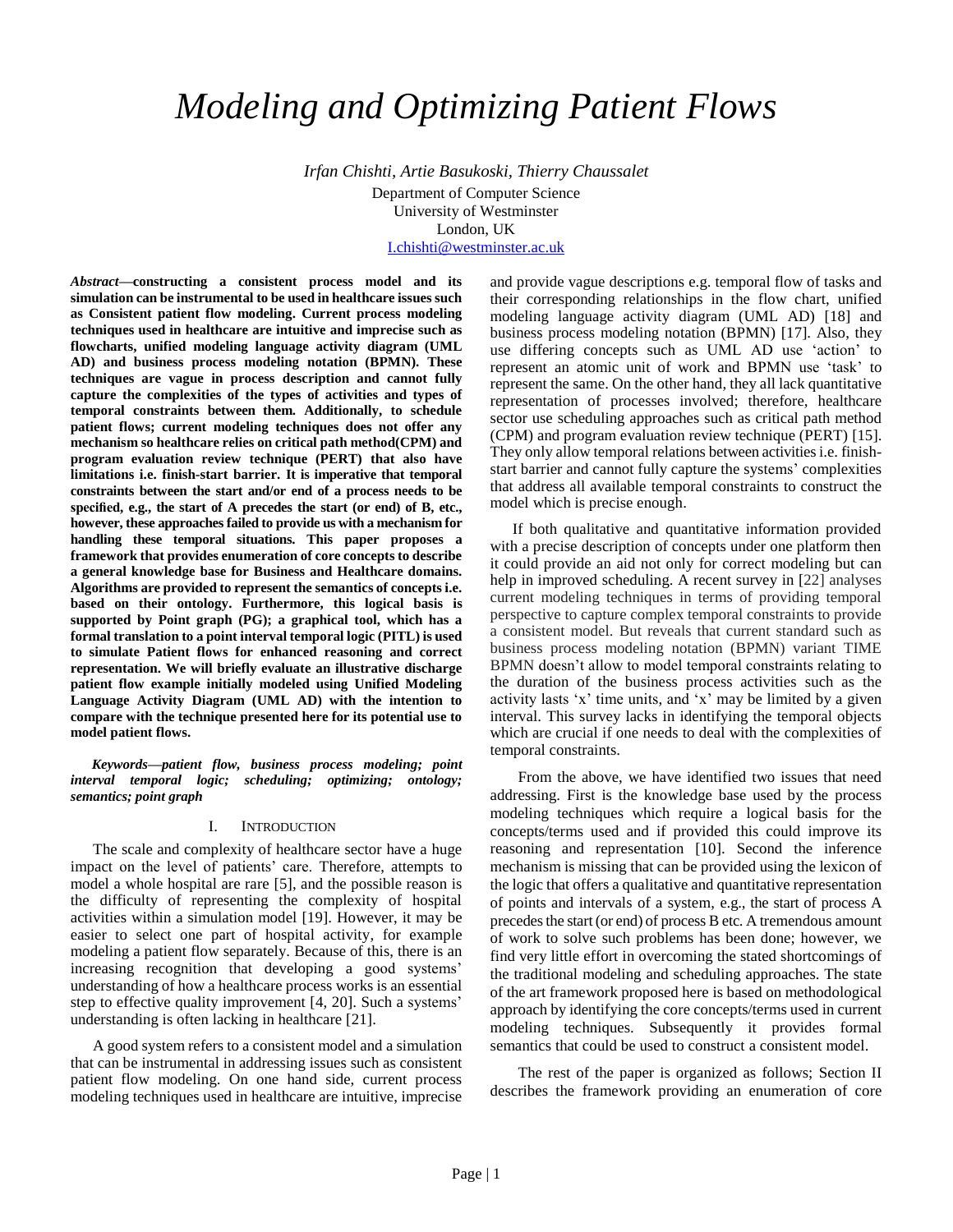concepts; based on their ontology they are formally defined i.e. semantics, to construct a consistent model based on a class of temporal logic i.e. point interval temporal logic (PITL) [1]. Section III provides the verification of the model presented in Section II. Section IV provides validation of the proposed system using point graph (PG) [2] which can provide enhanced reasoning. Section V discusses the application of the framework for evaluating a UML AD model of a discharge patient flow and compares it with the approach presented in this paper to construct a consistent model used for effectively scheduling; Section VI concludes this research paper.

## II. FRAMEWORK

# *A. Axiomatic System*

Intelligent control techniques such as temporal logic (TL), fuzzy logic (FL) and neural networks (NN) been used where the concepts/terms are ill-defined, complex, nonlinear, timevarying and stochastic. To use logic, we consider TL; as it provides consistency based on explicit axioms whereas modeling business and healthcare processes i.e. patient flows, deal with the practical problems from real life processes. We will provide an enumeration of core concepts and a corresponding ontology that can be used in current modeling techniques. Further explicit axioms i.e. consistent semantics, are provided based on point interval temporal logic (PITL). We use PITL to reason and represent a consistent but general knowledge base that can be used in business and healthcare domains to model processes/patient flows such as process/discharge, action/treatment, event/admission time etc.

In the spectrum of TL, many temporal theories provided but always left some unanswered questions. To maintain knowledge about intervals; a theory based on intervals taken as primitive and its 13 qualitative temporal relationships in time is presented in [12]. In [14], 'moment' i.e. an interval which cannot be broken down further, was introduced to be used as an alternative to point. McDermott introduced point algebra [6]; to model processes and events using temporal point as primitive. However, [1, 17] proposed a class of TL which considers a point, an interval and both point and interval as primitives, which we have used in this paper.

The following conventions constituting a range of connectives and quantifiers; will be used throughout in this paper in their standard interpretation as:

- $\land$  conjunction,  $\lor$  disjunction,  $\neg$  negation,
- $\Rightarrow$  implication,  $\Leftrightarrow$  equivalence, ⊢ provable, ⊨ logical entailment
- $\forall$  Universal quantifier, and  $\exists$  Existential quantifier

Formalism provided in [2] considers a single time line. To show the qualitative temporal relation between any two intervals with nonzero lengths on the time line are related by one of the seven relationships as shown in fig. 1 using point interval temporal logic (PITL), i.e. case I specify relations between two intervals, case II specify relations between a point and an interval and case III specify relations between two points. We can also use PITL to reason and represent quantitative temporal information.



Fig. 1. Qualitative temporal relations providing semantics

To construct a model, we use a model-theoretic approach [5] in this paper and use a schema [11] based on temporal basis for representing the idea of an abstract process i.e. theory, and subsequently, an instance will be used to model it i.e. verification of the abstract model.

# *B. Abstract model*

In this section, we provide core concepts that will constitute an abstract model. An abstract model is considered to represent an abstract process which is comprised of core conceptual terms such as an atomic process i.e. task/action, process, sub-process, and special atomic process i.e. event, and temporal relationship to represent the flow between them. Core axioms are provided defining ontology of these concepts i.e. formal semantics. For the convenience of expression, we use an interval relation 'In' [13], relation 'Part' which accommodates both interval and point [16], and are given below.

$$
In(t1,t2) \Leftrightarrow Starts(t1,t2) \lor During(t1,t2) \lor Finishes(t1, t2)
$$
 (R 1)

$$
Part(t_1, t_2) \Leftrightarrow Equal(t_1, t_2) \vee In(t_1, t_2)
$$
 (R 2)

Using a predicate 'Occurs' to represent an abstract process that occurs over a time element with a duration assignment and can be expressed as Occurs  $(a, t, D(t))$ . Where 'a' stands for a process symbol, 't' represents time element with a corresponding duration assignment 'D(t)'. In general, to provide axiomatization of abstract processes that applies to divisible intervals, non-divisible moments or time points using temporal relation R1 and R2 is given below: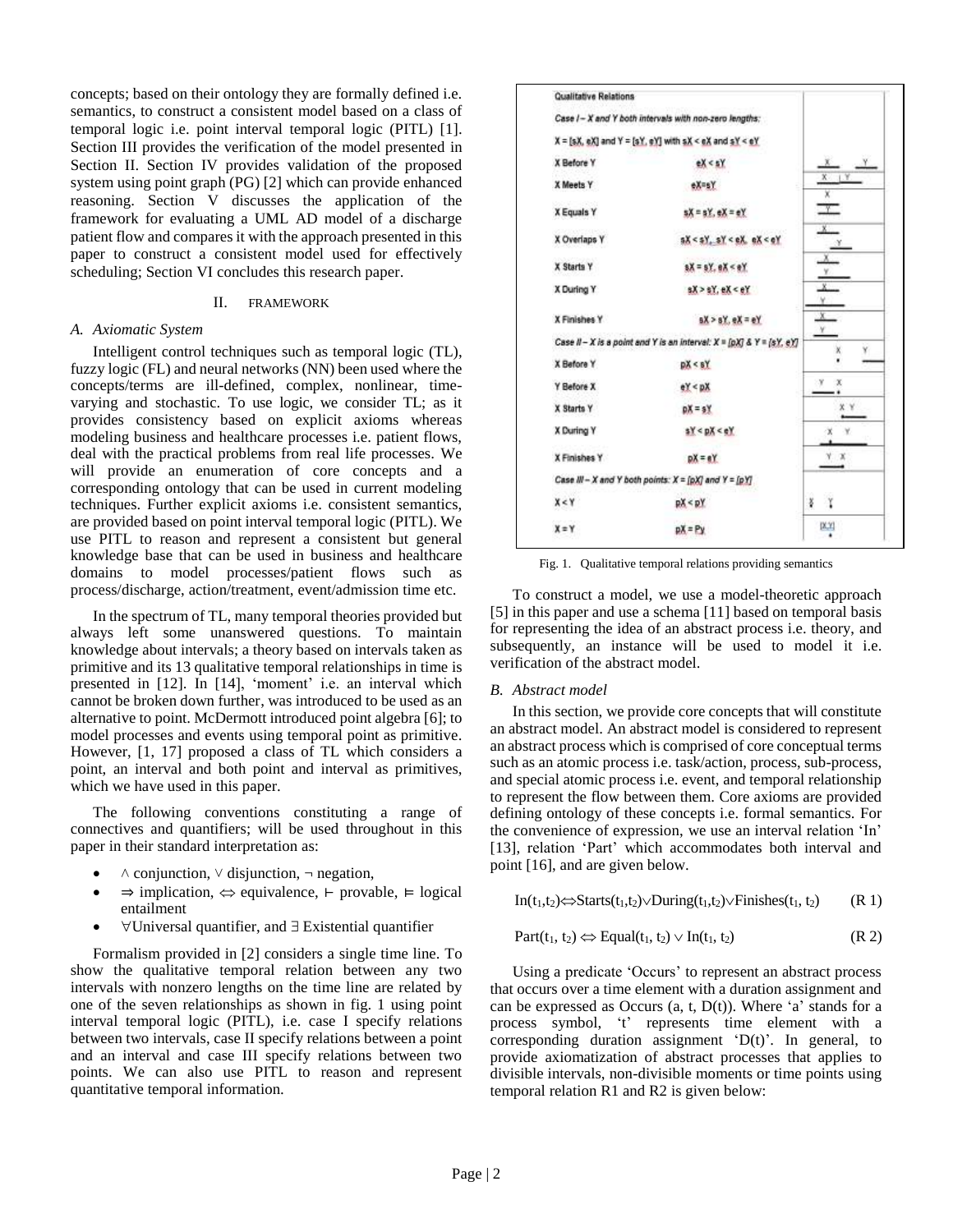Occurs(a, t, D(t))  $\Rightarrow \forall t_1 \wedge D(t_1) > 0$  (In(t<sub>1</sub>, t))  $\Rightarrow \exists t_2 \wedge D(t) \ge 0$  $(Part(t_2, t_1) \wedge Occurs(a, t_2))$  (Ax. 1)

*1) Definition 1-Atomic Process:* An atomic process is the basic element of the abstract model that may apply to nondivisible moments or time points [8]; using R1 it can be expressed as:

$$
Occurs(a,t,D(t))\nRightarrow \neg \exists (t_1 \land In(t_1,t) \land Occurs(a,t_1,D(t_1))) \quad (Ax. 2)
$$

Ax. 2 defines an atomic process that occurs over the time moment or time point. If an atomic process associated with the time moment then it is referred to general terminologies used in business process modeling (BPM) and patient flow modeling (PFM) such as task, action, assessment of a patient respectively, which can be assigned to a single agent responsible for its completion. Once an atomic process is started, it continues to completion without reference to other atomic processes. It neither wait for other atomic processes to complete, nor initiating other atomic processes before its completion. An atomic process that is associated with a time point is notated here as special atomic process. It can be referred to BPM and PFM terminologies such as event, hospital i.e. patient admission and discharge time respectively.

*2) Definition 2-Business Process (Process):* In this paper, we will be using term business process (BP) and process interchangeably. A business process P is defined as a pair  $(A, R(A))$  where

$$
A = \{a_1, a_2, \dots, a_n\} \tag{Ax. 3}
$$

'*A*' is a finite set of atomic process names, where for all 'a<sub>i</sub>' can be expressed as Occurs (ai, ti, D(ti)). A process occurs over a time interval may comprise of several atomic processes for instance, a process occurs over time interval '*i'* which is decomposable; comprised of two-time elements ' $t_1$ ' and ' $t_2$ ' such that 'i =  $t_1 \oplus t_2$ '; where ' $t_1$ ' and ' $t_2$ ' may refer to 2 atomic processes. A process P defined here refers to business processes of BPM and patient flows such as diagnosis, discharge and treatment processes of PFM that can be broken down further. Corresponding temporal relation between atomic processes is given as  $R(A) = \{ \overline{R}(t_i, t_j) \mid 1 \le i, j \le n \}$ .  $R(A)$  using 'Meets' relation. This defines a BP of logical conjunction and disjunction.

*3) Definition 3-Deduced Temporal Constraint:* In this paper, for conformance of temporal relations in  $R(A)$  we use DR(A) to denote the deduced temporal constraints which contains all the relations plus all the other relations that can be derived from R(A). These constraints are used to control the flow of the processes in the model and is given as:

$$
DR(A) \vDash R(A) \tag{Ax. 4}
$$

Let's prove it by deduction theorem, assume the following

*a)* Assumption 1: Every relation of DR(A) also belongs to a relation of  $R(A)$ . Let  $R\{(a)\}\$  be any relation of  $DR(A)$ , if  $R\{(a)\}\$ is a relation of DR(A), then it follows that  $R\{(a)\}\$ also belongs to a relation of  $R(A)$ . i.e.  $DR(A) \models R(A)$ .

*b*) Assumption 2: Let  $R\{(a)\}\$  be any relation of  $R(A)$  that is also a relation of  $DR(A)$ , i.e.  $DR(A) \models R(A)$ .

Ax. 4 is valid as it holds bidirectional and there exists at least one transitive relation containing  $R(A)$ , and the disjunction of transitive relations is transitive. Hence the transitive closure of DR(A) is the disjunction of all transitive relations containing  $R(A)$ .

## *C. Properties of the Abstract Model.*

Soundness and completeness are two major issues in verifying a formal system; in our case its abstract model. Soundness refers to the correctness of the abstract process and completeness implicates that all the possible inferences can be derived by using the resolution algorithm in [3]. Formal definitions of these are presented here for convenience.

*1) Definition 4-Abstract Model is Sound:* An abstract model is called sound, if any temporal relation R(A) has been proved from a set of deduced temporal constraint DR(A) by a proof procedure such that

$$
DR(A) \vdash R(A) \tag{Ax. 5}
$$

It follows logically from  $DR(A)$ , i.e.,  $(Ax.4)$ ;  $DR(A) \models R(A)$ .

*2) Definition 5: Abstract Model is Complete:* An abstract model is called complete**,** if for any R(A), that follows logically from a given set of deduced temporal constraint DR(A), i.e. Ax. 4 and the proof procedure can prove R(A), i.e. Ax. 5. Now, we will follow a proof procedure presented in [3] and provide 2 theorems to prove the soundness and completeness of abstract model defined above.

*a) Theorem I-Abstract Model is Sound: Proof:*  Given a set of deduced temporal constraints DR(A) and a goal  $R(A)$ . Suppose we derived  $R(A)$  from  $DR(A)$  by the resolution theorem. We thus have  $DR(A) \vdash R(A)$ . We want to prove that the derivation is logically sound i.e. (Ax 4). Let us prove the theorem by the method of contradiction, presume that the consequent of DR(A) $\vDash$ R(A) is false, which means DR(A)  $\vDash \neg$  $R(A)$ . Thus,  $\neg R(A)$  is satisfiable or true. To satisfy, we assign truth values (true/false) to all temporal relations that are used in R(A). We now claim that for such assignment, resolution of any two relations from DR(A) will be true. Thus, the resulting temporal relation even after exhaustion of all possible relations through resolution will not be false. Thus (Ax 5) is a contradiction. Hence, the assumption  $DR(A) \models \neg R(A)$  is false, and consequently (Ax 4) holds, and proves that abstract model is sound*.*

*b) Theorem II-Abstract Model is Complete: Proof:* Let R(A) be a temporal constraint such that from a given set of deduced temporal constraints DR(A), we have  $DR(A) \models R(A)$  i.e.  $R(A)$  can be logically proved from  $DR(A)$ . We must show there exists a proof procedure for  $R(A)$  i.e.  $(Ax)$ 5). We shall prove it by the method of contradiction, let's assume DR(A) ⊢ R(A) is false that means DR(A) ⊢  $\neg$  R(A). In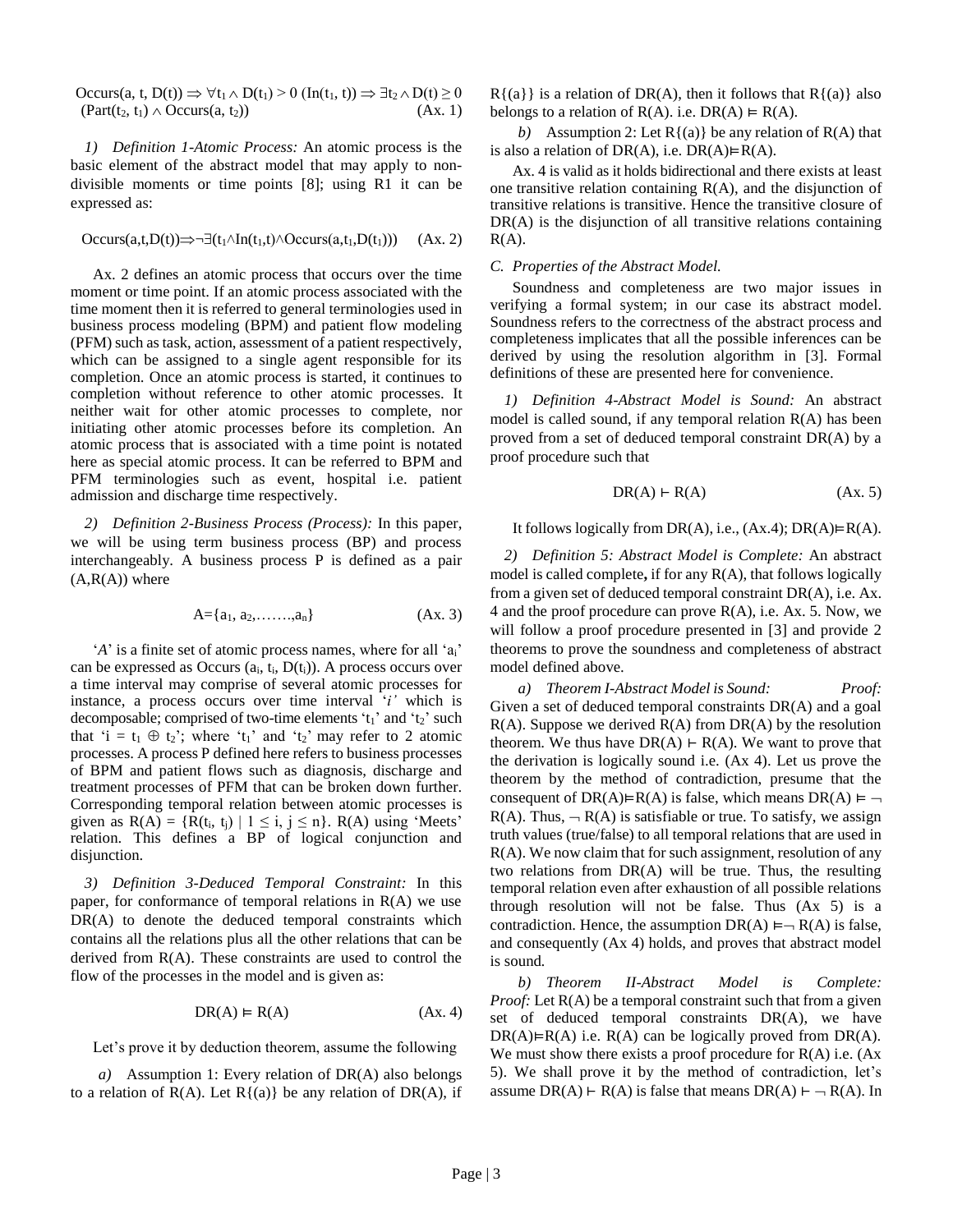other words,  $R(A)$  is not derivable by a proof procedure from  $DR(A)$ .

By using ground resolution theorem [3] that "if a set of ground derived temporal constraint is false, then the resolution closure of those deduced temporal constraints contains the 'false' deduced temporal constraint. Thus,  $DR(A_1)$  is false, the resolution closure of  $DR(A_1)$  yields the null relation, which causes a contradiction to (Ax 5). therefore, the assumption is wrong, and hence  $DR(A) \vDash R(A)$  satisfies i.e. (Ax 4), and proves that abstract model is complete.

*3) Definition 6-Sub Process:A* process  $P_1 = (A_1, R(A_1))$  is called a sub-process of a process  $P = (A, R(A))$ , iff

$$
A_1 \subseteq A \tag{Ax. 6}
$$

$$
DR(A_1) \subseteq DR(A) \qquad (Ax. 7)
$$

So, we can say that  $A \Leftrightarrow (A \land (\neg A \lor A_1))$  and  $DR(A) \Leftrightarrow$  $(DR(A) \wedge (\neg DR(A) \vee DR(A_1)))$ . From Ax. 4, we can have  $DR(A_1) \vDash R(A_1)$  therefore we could say that  $(A_1, R(A_1))$  is a sub-process of a process  $(A, R(A))$  i.e.  $P_1$  is a sub-process of P.

In the next sub-section, we would provide the verification of the abstract model.

#### III. VERIFICATION OF THE ABSTRACT MODEL

So far, the model introduced above is abstract. We may refer abstraction as theory or process type or process class and the interpretation as real world model or process token or process instance respectively. To achieve this, we formally define the meaning of the relationship of theory to model, type to token, or process class to the process instance. In this paper, we follow the axiomatic method [14], that defines theory as an axiomatic system i.e. abstract model/process, and a concrete realization as its interpretation in some real world domain i.e. real world model. By interpretation, we mean that a domain of real world can be chosen with its constant elements and predicates; taken in such a way that, with this enumeration of the primitive elements of the theory and their corresponding axioms are true propositions. Note that the existence of the real world interpretation ensures temporal consistency of the abstract model. To do this, we define instances of core elements of the abstract model along with a function that will map abstract model to concrete model.

*1) Definition 7-Abstract Model Instance:* An abstract model is a triad of (a, t, D(t) where  $a \in A$ ,  $t \in T$  and  $D(t) \in \mathbb{R}$ . Therefore, an abstract process instance can be defined as  $a_R \in \mathbf{A}_R$ ,  $t_R \in \mathbf{T}_R$  and  $D(T(a_R) \in D(T_R) \geq 0$ . For a real world domain containing abstract process instance symbols 'aR' with its occurring time instance  $t<sub>R</sub>$ , and duration assignment instance  $D(t(a_R)$ . The function  $D(t(a_R))$  into  $D(t_R)$  is just a real duration assignment of the occurrences of the abstract process. In this case, the real world model is an instance of the abstract process. Note that the existence of the real world interpretation ensures automatically the consistency of the abstract model. To do this, we introduce a mapping function from abstract to a real world.

*2) Definition 8-AtomicProcess Instance:* We use mapping  $\phi$  for interpretation of the abstract model to its corresponding instances from a real world. We consider  $A_R$  a set of atomic process instances such that there exists a mapping  $\phi$  between the set of atomic processes 'A' in the abstract model to those in the instance/realization and denote this mapping as

$$
\phi(A) \to A_R \tag{Ax. 8}
$$

However, a set of atomic processes is comprised of process names, occurring time elements and their corresponding duration assignment. For convenience, mapping  $\phi$  of a process element *p* is denoted as  $p_R$ , so that  $\phi(p) = p_R$ . Similarly, there exists mapping  $\phi$ , from time instances  $t_R$  and duration assignment of corresponding instances of time elements  $D(t_R)$ to the time elements  $t$  and duration assignments  $D(t)$  in the abstract model; can be expressed as  $\phi(t) = t_R$  and  $D(\phi(t)) = D(t_R)$ where

$$
\forall t \in t_R(D(t) = r) \Leftrightarrow D(\phi(t_R) = r) \in D(t_R) \qquad (Ax. 9)
$$

This mapping function allows us to define instances of an atomic process class i.e. real-world action/task instance, and special atomic process class i.e. event instance.

*3) Definition 8-Business Process (Process) Instance:* A process instance  $P_R$  (A<sub>R</sub>,  $R(A_R)$ ) of the abstract model  $P(A, R(A))$  is an actual realization, i.e.  $\phi(A) \rightarrow A_R$ , shows the mapping of a process of the abstract model to a real world process. However,  $R(A_R)$  is a set of temporal relation instances such that there exists a mapping  $\phi$  between the temporal relations  $R(A)$  in the abstract model and those in the instance, denoted the mapping as  $\phi(R(A)) \rightarrow R(A_R)$ . We define  $R(A_R)$  in the interpretation, as

$$
\forall t_i, t_j \in t (Meets(t_i, t_j) \in R(A) \Leftrightarrow Meets(\phi(t_i), \phi(t_j)) \in R(A_R) \ (Ax. \ 10)
$$

For a concrete process to be an instance of the process of the abstract model, we must be able to establish the mapping  $\phi$  from the processes of a concrete realization with the realworld times expressing their duration to the processes in the abstract model. But the real-world processes must satisfy the same sequencing constraints as are specified in the abstract model, i.e.  $P_R = (A_R, R(A_R))$  must be temporally consistent.

*4) Definition 9-Sub-Process Instance:* A sub-process instance  $P_1(A_1, R(A_1))$  of a sub-process of abstract model is the actual realization of  $P_{R1}$  (A<sub>R1</sub>, R(A<sub>R1</sub>)), we derive from the mapping of  $\phi(A)$ , i.e.  $\phi(A_1) \rightarrow A_{R1}$ .  $R(A_{R1})$  is a set of temporal relation instances such that there exists a mapping between the temporal relation  $R(A_1)$  in the abstract model to those in the instance and denote the mapping as  $\phi(R(A_1)) \rightarrow R(A_{R1})$ , we define  $R(A_{R1})$  in the interpretation as

$$
\forall t^{\prime}, t^{\prime\prime} \in t \ (Meets(t^{\prime}, t^{\prime\prime}) \in R(A_1) \Leftrightarrow Meets(\phi(t^{\prime}), \phi(t^{\prime\prime})) \in R(A_{R1}) \tag{Ax.11}
$$

A sub-process of the abstract model is a part of the parent process of the abstract model, which is consistent such that there exists mapping  $\phi$  of sub-process of abstract model to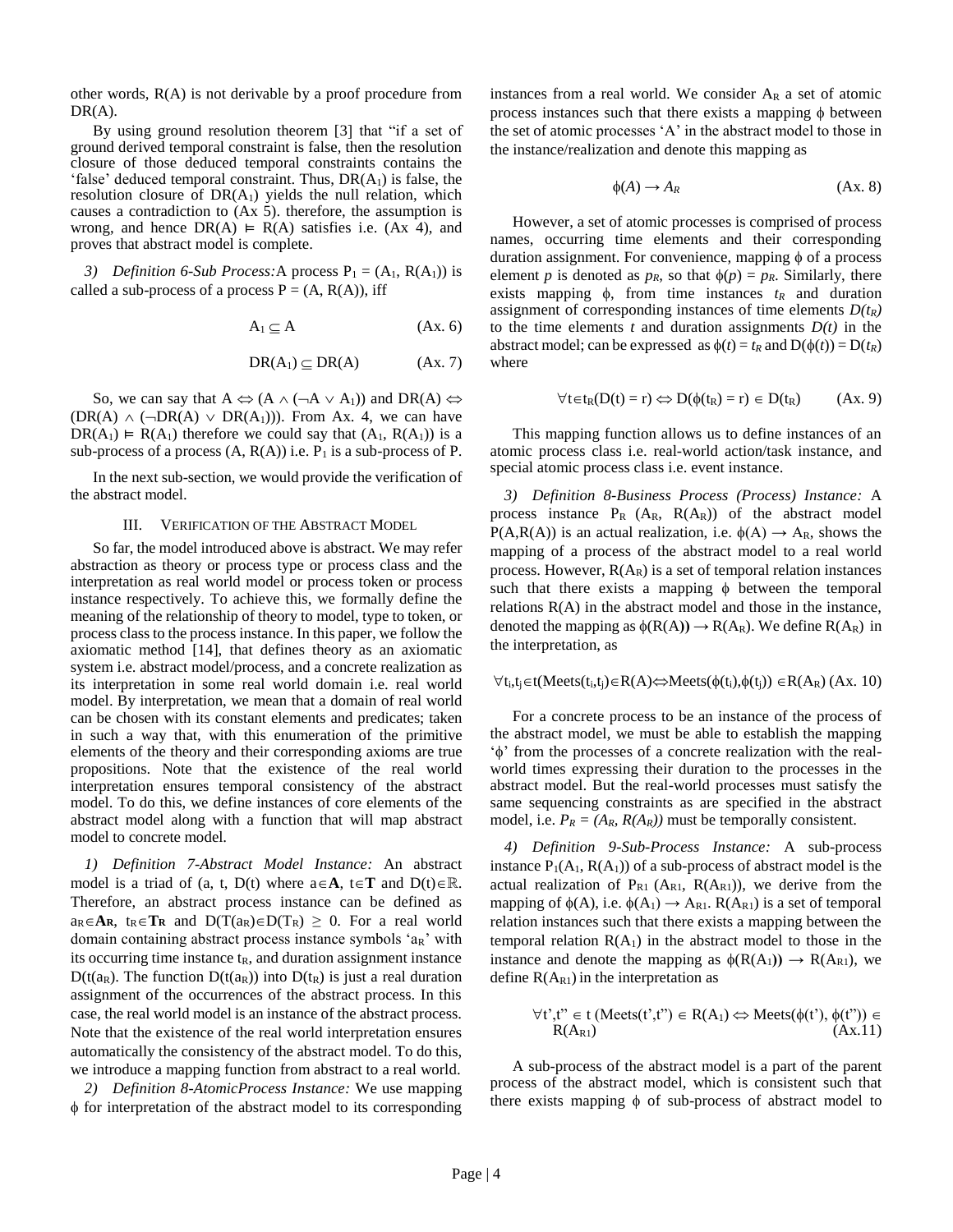concrete, real-world sub-process and must be temporally consistent that must satisfy the sequencing constraints as are specified in the sub-process of the abstract model i.e.  $P_{RI} = (A_{RI}, R(A_{RI}))$ .

To validate, we are going to present a visual representation of the abstract model using Point Graph (PG) is given in next section

# IV. VALIDATION

# *A. Process modeling using Point Graph*

Point Graph (PG) is based on PITL and represents the temporal statements. An inference engine based on PITL infers new temporal relations among system intervals/moments, identifies temporal ambiguities and errors (if present) in the system's specifications, and finally identifies the intervals of interest defined by the user. In a PG, a node represents a point (or a composite point), and an edge between two points represents one of the two temporal relations, *before and precedes*, between the two. Two or more points are represented as a composite point  $[p_i; p_j; \ldots; p_n]$ , or a single node in a PG, if all are mapped to a single point on the timeline. The statements in PITL can be converted to an equivalent PG representation with the help of the corresponding analytic inequalities shown in fig. 1. For convenience. PG is defined PG [2] below.

*1) Definition 10-Point Graph(PG):* A Point Graph (PG),  $(V,E_A, D, T)$  is a directed graph with:

- V: Set of vertices with each node or vertex  $v \in V$ representing point instant on the timeline. Points  $P_i$ ,  $P_j$ ,  $..., P_n$  are represented as a composite point  $[P_i; P_j; ...; P_n]$ Pn] if all are mapped to a single point on the line.
- E<sub>A</sub>: Union of two sets of edges:  $E_A = EUE_{\leq}$ , where E: Set of edges with each edge  $e_{12} \in E$ , between two vertices  $v_1$  and  $v_2$ , also denoted as  $(v_1, v_2)$ , representing a relation '<'(before) between the two vertices, i.e.,  $(v_1 \lt v_2)$ . The edges in this set are called LT edges; and E≤ : Set of edges with each edge e<sub>12</sub> ∈ E≤, between two vertices  $v_1$  and  $v_2$ , also denoted as  $(v_1, v_2)$ , representing a relation  $\leq$  (precedes) between the two vertices, i.e.  $(v_1 \le v_2)$ . The edges in this set are called LE edges.
- D: Edge-length function (every edge is assigned a length):  $E \in \mathcal{R}$
- T: Vertex-stamp function (a vertex may or may not have stamp):  $V \in \mathcal{R}$ .

This graphical representation with the underlying logical structure forms the link between the axiomatic system presented in Section II and III, and practical modeling techniques of business processes and patient flows of the healthcare sector. Keeping thus in mind, a PG of a process instance  $P_R$  is the same as that of a process P in the abstract model, such that connected with unique start and end vertices. These vertices correspond to the process start and end instances i.e. special atomic processes (events). For any given atomic process instance  $a_R$ , we accordingly term the two special atomic processes as start vertex  $(a_{RS})$  and end vertex  $(a_{RE})$ . However, each time element *t* is denoted as a directed arc of the PG labeled by *t* representing its duration (if it is known).

*2) Definition 11-Source and Sink Nodes:* In PG A source node Vin and a sink node Vout

*(a)*  $\forall v_i, v_i \in V$  such that \*v=  $\varphi$ , i.e., null set, connect the source node  $V_{in}$  to all  $v_i$ 's by LE type edges ( $V_{in}$ , vi).

*(b)*  $\forall v_i, v_i \in V$  such that  $v^* = \varphi$ , connect the sink node  $V_{out}$ to all  $v_i$ 's by LE type edges  $(v_i, V_{out})$ .

*3) Definition 12-Pre-set (Post-set):* A pre-set (post-set) of a node contains all the nodes in V that have directed edges originating from (terminating at) them and terminating at (originating from) node v. The notation  $*v(v*)$  represents the pre-set (post-set) of a node v, where  $\forall$  v<sub>i</sub>, v<sub>i</sub> ∈<sup>\*</sup>v, then (v<sub>i</sub>, v) ∈ E<sub>A</sub>. Similarly,  $\forall v_i, v_i \in v^*$ , then  $(v, v_i) \in E_A$ .

The quantitative information is in the form of stamps for points and lengths for intervals. Sometimes the quantitative temporal information is not exact but is in the form of lower and upper bounds to actual values. PITL specification utilize virtual nodes, i.e. no temporal variable, to allow lower and upper bounds on the stamp (point) or the length (interval) as given in Table I. Since no value attached to it, so it doesn't appear in any PITL statements as shown in fig. 2 and 3 respectively.

TABLE I. QUANTITATIVE REPRESENTATION OF PITL

| <b>Temporal</b>   | <b>Quantitative Representation</b> |                    |                   |  |  |
|-------------------|------------------------------------|--------------------|-------------------|--|--|
| <b>Objects</b>    | PITL<br><b>Expression</b>          | LB Stamp           | <b>UB</b> Stamp   |  |  |
| X;<br>point;<br>a | $X = d$ :<br>Stamp                 | Stamp $X \ge d$ ;  | Stamp $X \le d$ ; |  |  |
| [pX]              | $pX = d$                           | pX > d             | $pX \le d$        |  |  |
| Y; an interval;   | $Y = d$ :<br>Length                | Length $Y \ge d$ ; | Length $Y \le d$  |  |  |
| [sY,eY]           | $eY-sY=d$                          | $ey - sy \geq d$   | $ev - sv \le d$   |  |  |



Fig. 2. Lower and Upper bounds on stamp



Fig. 3. Lower and Upper bounds on length(interval)

PG provides further algorithms to ensure a consistent flow; these algorithms are unification, branch/merge, i.e., branch folding and join folding and are defined below.

# *4) Definition 13-Unification:*

*a*) Let vi = [pi;...;pn] and vj = [pj;...;pm] be two nodes in a PG representation. If there exists a point pk such that  $pk \in$ [pi;...;pn] and pk  $\in$  [pj;...;pm] or  $T(vi) = T(vj)$  then the two nodes are merged into a single composite node 'vi; vj' such that: vi;vj = [pi;...;pn] ∪ [pj;...;pm] where \*vi;vj=\*vi ∪ \*vj and  $vi; vi^* = vi^* \cup vj^*.$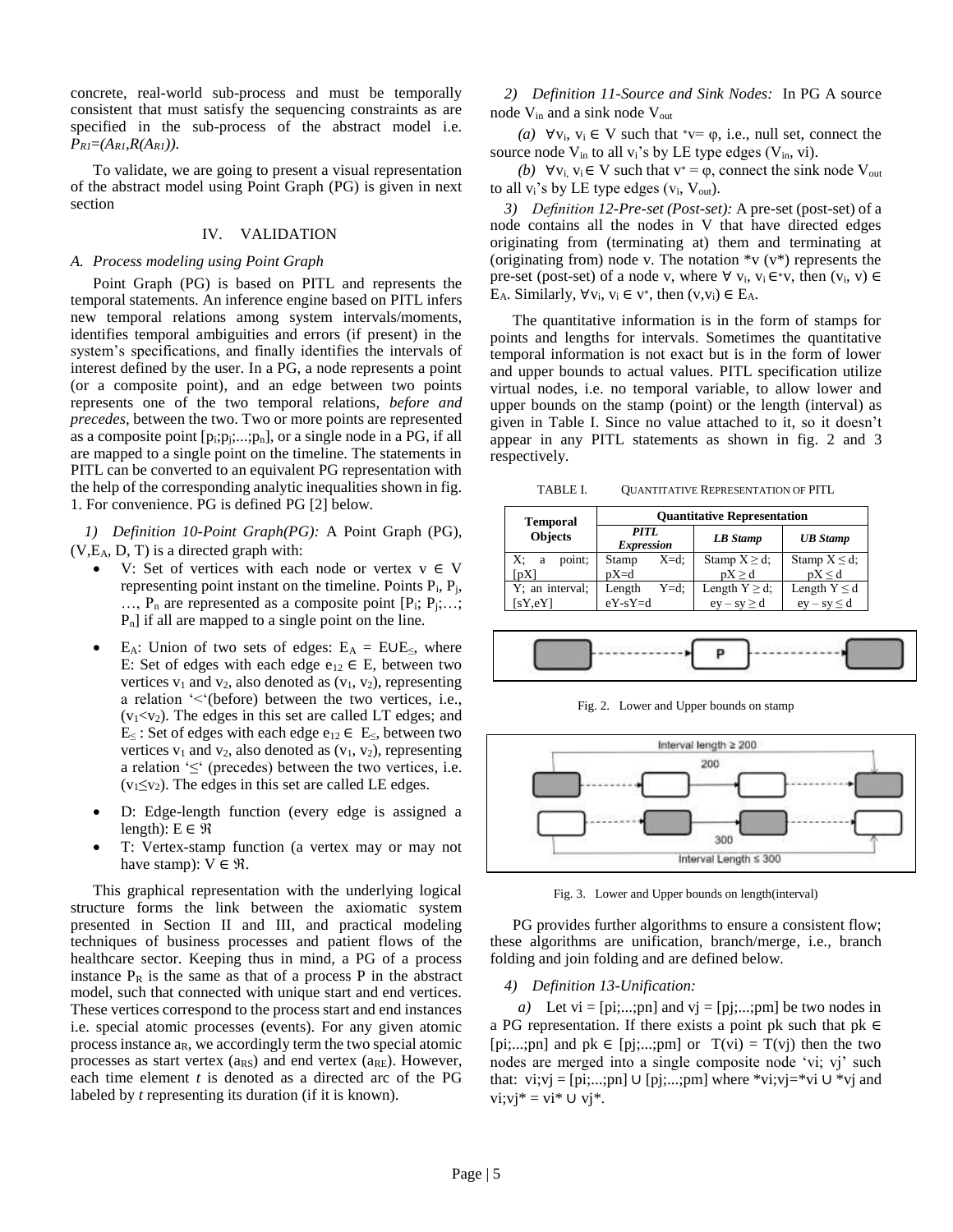The change in pre-and post-sets of unified nodes results in the redefinition of the set  $E_A$  in the PG representation. The nature of the edges involved in the unification does not change in the redefinition.

*b*) For all vi and vj  $\in V$ , such that  $T(vi) < T(vj)$  construct a directed edge from node vi to vj with  $D(vi, vj) = T(vj) - T(vi)$ . The corresponding sets  $V$ ,  $E_A$ , and the functions  $D$ ,  $T$  are accordingly updated.

The unified PG is then scanned for branch and join nodes with quantitative information on their incoming and outgoing edges, respectively.

*5) Definition 14-Branch Folding:* PG folding process establishes new relations among system intervals, inferred through the quantitative analysis of the known relations specified by interval lengths and stamps [2]. A branch node vi ∈ V is said to be folded if, for all vj and vk in the post-set of vi.

*a*)  $D(vi, vj) < D(vi, vk)$  the edge from vi to vk, denoted as (vi, vk), is replaced by an edge (vj, vk) with  $D(vj,vk) =$  $D(v_i, v_k) - D(v_i, v_i)$  and the vertex vk removed from the postset.

*b*)  $D(vi, vj) = D(vi, vk)$ , the two vertices vj and vk are merged into a single vertex with composite label 'vj;vk', and  $D(vi,vj;vk) = D(vi,vk) \{ =D(vi,vj) \}$ 

*c)* vi has multiple edges to vj; if the edges are all of the same type (LT or LE) then only one edge is retained and others are deleted; if at least one of them is of type LT then it is retained, and others are deleted; if  $D(v_i,v_j)$  is defined for one of these edges, the value is assigned to the surviving edge. The corresponding sets V, EA, and the functions T, D are accordingly updated. The methodology applies the branch folding process to all the original and newly created (formed during the folding process) branch nodes in the unified PG. The branch folding process, when applied to all the branch nodes of a PG, yields a partially folded PG having nodes with at most one outgoing edge with edge-length expression. Since all the edges in the PG may not have edge lengths associated with them, the branch folding may not result in a branch-node-free PG.

*6) Definition 15-Join Folding:* A join node vi ∈ V is said to be folded if, for all vj and vk in the pre-set of vi, with:

*a)*  $D(vj, vi) < D(vk, vi)$ , the edge (vk, vi), is replaced by an edge (vk, vj) with  $D(vk, vj) = D(vk, vi) - D(vj, vi)$  and the vertex vk removed from the pre-set.

*b*)  $D(v_i, vi) = D(vk, vi)$ , the two vertices vj and vk are merged into a single vertex with composite label 'vj;vk,' and  $D(vj;vk, vi) = D(vk, vi) = D(vj, vi).$ 

*c)* vi has multiple edges from vj. If the edges are all the same type (LT or LE), then only one edge is retained, and others are deleted. If at least one of them is of type LT, then it is retained, and others are deleted. If D(vj, vi) is defined for one of these edges, the value is assigned to the surviving edge. PG's corresponding sets V, EA, and the functions T, D are accordingly updated. (Note: Case c is redundant if branch folding is applied before join folding).

### *B. Scheduling using Point Graph*

PG specification provides scheduling feature to construct a consistent model. The scheduling algorithms applied to the PG representation calculate three parameters for each node in the PG. The parameter values are calculated by running two sets of algorithms, Forward\* followed by Reverse\*, on the graph [2]. The values of these parameters help determine the critical processes i.e. atomic processes and special atomic processes, and time floats/slacks for intervals in the system defined to be represented using PG. The three parameters are called *earliest occurrence*  $(E_v)$ , Late *occurrence*  $(L_v)$ , and *latest occurrence*  $(T_v)$  of a node 'v' and for convenience defined below.

*1) Definition 16-Earliest Occurrence Time (E<sub>v</sub>)*: E<sub>v</sub> is the smallest time stamp on the node that satisfies the earliest occurrences of the preceding nodes requiring a forward traversal of the PG starting from the sink node, which by default is given a 0 value for the earliest occurrence of time [2] as shown in fig. 4.



Fig. 4. Earliest occurrence time  $(E_V)$ 

*2) Definition 17-Late/Latest Occurrence Time (Lv/Tv):* L<sup>v</sup>  $(T_v)$  is the largest time stamp on the node that satisfies the earliest (latest) occurrences of the following nodes as shown in fig. 5. The calculation of these two parameters requires a reverse traversal of the PG starting from the sink node, which is by default initialized to the earliest occurrence time, calculated during the forward sweep, for both late and latest occurrence times [2].



Fig. 5. Late/Latest occurrence time  $(E_V)$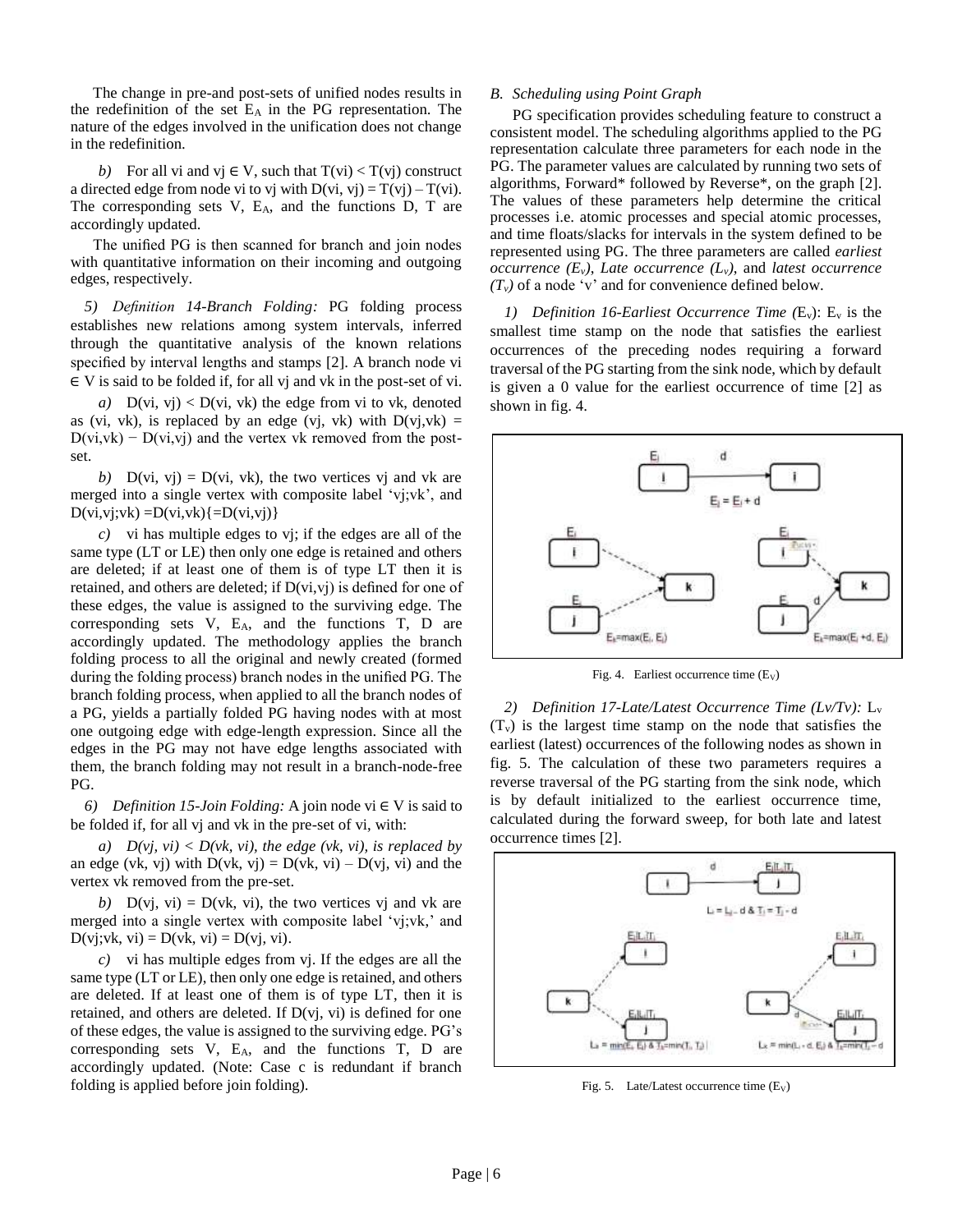Identifying critical and non-critical processes can provide aid in optimizing a business process model or patient flow model.

*3) Definition 18-Critical Activity: An activity is defined to be critical if:* 

*a)* delay in its start will cause a delay in the completion time of the entire system,

- for a special atomic process (point) i.e. event,  $v \in V$ ,  $Ev = Tv;$
- for an atomic process (moment) i.e. action/task  $[v1, v2]$ , where v1,  $v2 \in V$ ,  $v \in [v1, v2]$ ,  $Ev = Tv$  or

*b)* for an atomic process (moment), it 'Meets' another critical process. For a special atomic process (point), it 'Starts,' and/or 'Ends' another critical process or

*c)* an earliest (or latest) occurrence of its start node does not ensure an earliest (or latest) occurrence of its end node, i.e., for  $[v1,v2]$ ,  $Ev1 + D([v1,v2]) < Ev2$ , or  $Tv1+D([v1,v2]) < Tv2$ .

The condition (c) represents an atomic process that, for a given start-to-end system duration is required to start and end at specific times, to satisfy the preceding and following atomic process timings.

*4) Definition 19-Total Float (TF) and Free Float (FF):*  Total Float (TF) is the difference between the maximum time available to perform an atomic process and its duration. Free Float (FF) is defined by if all the atomic processes start as early as possible. It is the excess time available over its duration [9].

*a) Total float (TF) and free float (FF) for a non-critical special atomic process (point/event), v, are calculated from*  $TFv=Tv-Ev$  *and*  $FFv=Lv-Ev$ .

*b)* Total float (TF) and free float (FF) for a non-critical atomic process [v1, v2], are calculated from:

- TF  $[v1,v2] = Tv2 Ev2 = Tv1 Ev1$
- $FF[v1,v2] = Lv2 Ev2 = Lv1 Ev1$
- For all critical activities,  $TF = FF = 0$

The difference between the actual duration and the required duration is called stretch float (SF) and is defined below.

*5) Definition 20-Stretch Float (SF):* For a critical process [v1, v2] of type defined in Definition 18(c), Stretch Float (SF) is defined to be the excess time available over the duration between the earliest occurrences of its start 'v1' and end 'v2' nodes, i.e., SF[v1,v2]=Ev2−Ev1−D([v1,v2]) or  $SF[v1,v2]=Tv2-Tv1-D(v1,v2)$ . if SF exists, then it presents the following set of alternatives to a plan.

*a)* For a critical process [v1, v2] with SF, any one of the following may hold:

- Lv1 + D([v1,v2]) = Ev2;
- $Tv1 + D([v1,v2]) = Lv2;$
- $Tv1+D([v1,v2]) = Ev2.$

Then, the process is scheduled in the corresponding interval.

*b*) For the process Tv1 + D([v1,v2]) < Ev2: If started at the latest time still ends earlier than required by some of the preceding atomic processes, but the process' end time can be delayed by an amount equal to its SF after its start. Then, the process is stretched.

*c)* For a process that does not satisfy any conditions in part (a) and cannot be stretched, i.e. part (b); then the system cannot be planned without extending the start-to-end duration of the system. A dummy activity is created with length equal to the new duration (value of the objective function) and added to the list of the system processes. The analysis is applied to the new PG so obtained [2].

# V. APPLICATION

Now we take an illustrative example from the real world scenario of a patient flow from a hospital to discharge a patient [8]. It has been modeled in Unified Modeling Language Activity Diagram (UML AD) as shown in fig. 6 below, which can systematically be converted into a PIL representation, and equivalent Point Graph notation.



Fig. 6. Discharge patient flow modelled in UML AD

In UML AD although syntax of a model can usually be checked by a static inspection, dynamic semantics such as the conflicting constraints, an absence of deadlocks and livelocks cannot be completely verified until runtime. The problem here is that UML AD is not an executable language. Also, we understand UML AD is a conceptual modelling language and therefore chose not to represent quantitative information. But if provided then it can additionally be helpful not only for modelers for consistent modeling but also to assist in the scheduling of the processes involved in a model for its optimization.

After visual inspection of fig. 6 drawn in UML AD, we have found that the discharge patient flow has semantic incorrectness;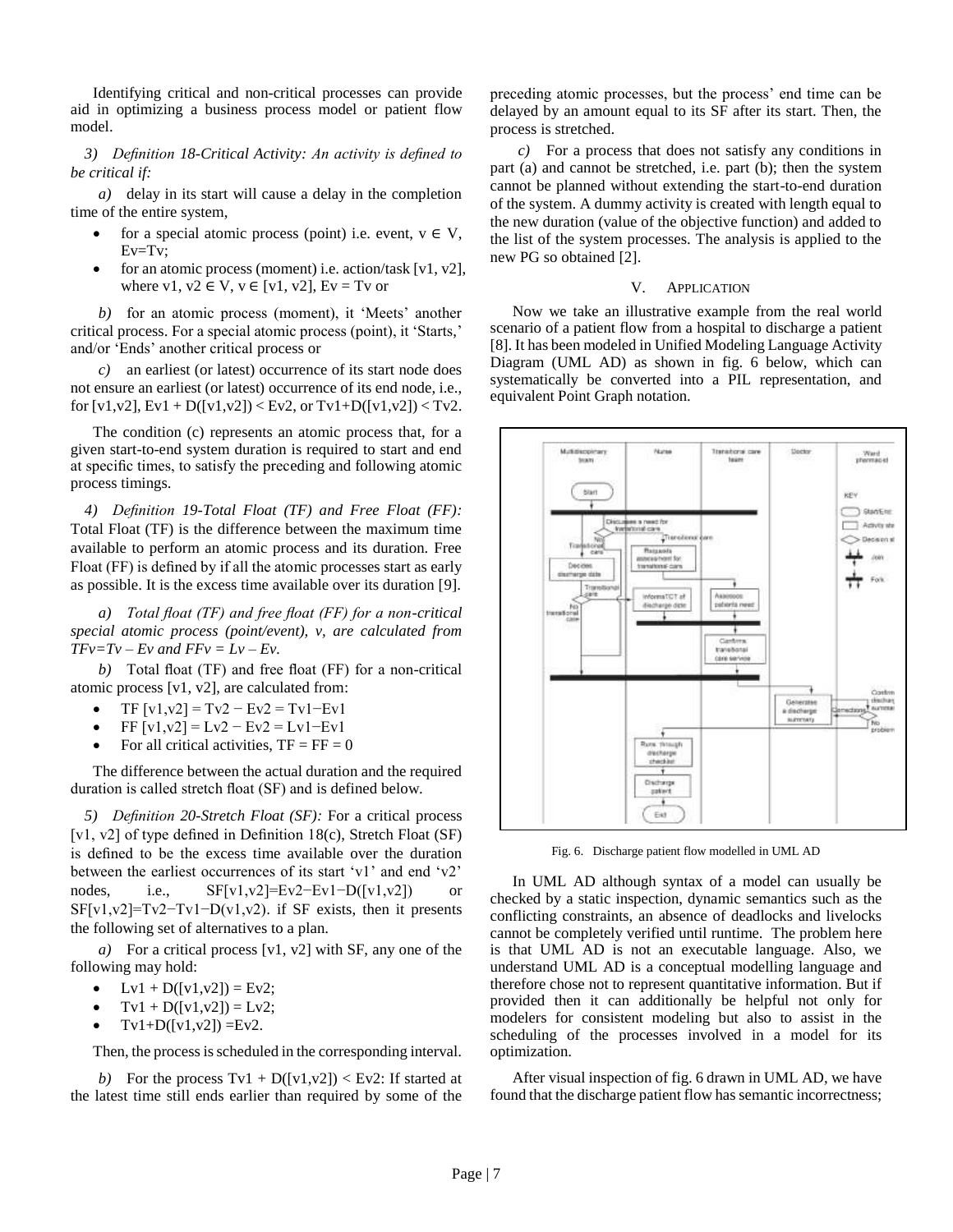inaccurate and inconsistent. For instance, at a decision point, soon after the start of patient's discharge process, in case no transitional care needed, an atomic process i.e. decides discharge date, occurs, and after completion of this atomic process, another decision point has been placed to make the same decision which is inaccurate representation. Similarly, a decision about discharge date by the multi-disciplinary team has informed transitional care team occurs after a patient's needs been assessed. However, this is shown as one of the possibility of the decision, which causes semantic error. With the aid of PITL and PG, we can overcome many issues such as enhanced reasoning and consistent representation of processes of an organization and process optimization. To elaborate this, we transform the above example in natural language processing as shown in Table II below.

TABLE II. NATURAL LANGUAGE REPRESENTATION

| <b>Natural Language Representation</b> |                                                 |                  |  |  |  |  |
|----------------------------------------|-------------------------------------------------|------------------|--|--|--|--|
| <b>Atomic</b><br><b>Processes</b>      | <b>Description</b>                              | PITL             |  |  |  |  |
| A                                      | Deciding the discharge date                     | A meets $D & F$  |  |  |  |  |
| B                                      | Request for Assessment for<br>transitional care | <b>B</b> meets C |  |  |  |  |
| C                                      | Assess patient needs                            | C meets E        |  |  |  |  |
| D                                      | Informs TCT discharge date                      | D meets E        |  |  |  |  |
| E                                      | Confirms transitional care<br>service           | E meets F        |  |  |  |  |
| F                                      | Generate discharge summary                      | F meets G        |  |  |  |  |
| G                                      | Runs through the discharge<br>checklist         | G meets H        |  |  |  |  |
| H                                      | Patient discharged                              | eC precedes eD   |  |  |  |  |

In Table II, a PITL statement which is derived from the given scenario which UML AD representation of fig. 6 cannot capture i.e. a relation that eC precedes eD is derived, and shows inconsistency using PG representation in fig. 7.



Fig. 7. Discharge patient flow (inconsistent) modeled in PG

The above investigation establishes that derived temporal relations can assist in capturing the complexities of a system, that may assist in constructing a consistent model. However, different researchers used either point or interval based systems which cannot derive all the temporal relations that PITL can.

The investigation conducted also establishes that both qualitative and quantitative temporal information, if available, is crucial not only in constructing a correct model but also to optimize it. This could be achieved as shown in fig. 8 by using PITL relations provided in fig. 1 with some assumptive but realistic quantitative information given in Table III.

#### TABLE III. SCHEDULING FOR PROCESS OPTIMIZATION

| <b>Scheduling</b>                 |                |                |         |          |                |          |  |  |
|-----------------------------------|----------------|----------------|---------|----------|----------------|----------|--|--|
| <b>Atomic</b><br><b>Processes</b> | Dur            | Ev             | $T_{V}$ | Critical | <b>TF</b>      | FF       |  |  |
| А                                 | 18             | $\overline{0}$ | 18      | Yes      | $\mathbf{0}$   | $\Omega$ |  |  |
| B                                 | 5              | $\overline{0}$ | 5       | Yes      | $\overline{0}$ | $\Omega$ |  |  |
| $\mathsf{C}$                      | 10             | 5              | 15      | Yes      | $\overline{0}$ | $\Omega$ |  |  |
| D                                 | 15             | $\mathbf{0}$   | 15      | Yes      | $\overline{0}$ | $\Omega$ |  |  |
| E                                 | 3              | 15             | 18      | Yes      | $\overline{0}$ | $\Omega$ |  |  |
| F                                 | $\overline{2}$ | 18             | 20      | Yes      | $\overline{0}$ | $\Omega$ |  |  |
| G                                 | $\overline{c}$ | 20             | 22      | Yes      | $\theta$       | $\Omega$ |  |  |
| H                                 | 2              | 22             | 24      | Yes      | $\mathbf{0}$   | $\Omega$ |  |  |



Fig. 8. A consistent and *optimized* discharged parient flow

We have simulated the axiomatic system based on PITL provided in Section II; to construct a consistent process model with the core concepts i.e. process and atomic process, special atomic process. With added features such as quantitative information handling of a qualitative represented consistently model; an optimized process model can be achieved which current modeling standards such as UML AD lacks to present.

### VI. CONCLUSION & FUTURE WORK

In this paper, we have identified the gap of consistent business process modeling and its optimization which is present both in theory and practice. Rigorous investigation of current business process modeling standards i.e. UML AD and BPMN is conducted, and their ability to construct a precise model; which they are lacking. The reason is that they do not provide the formal semantics which leads to ambiguous models. Another issue identified is that these standards do not provide any aid to optimize by scheduling of resources such as time which is a pivotal feature and if provided it could improve the waiting times of patients in a hospital i.e. an Accident and Emergency department's waiting times, for instance.

The framework proposed in this paper uses a methodological approach. This presents core concepts and their corresponding ontology which in turn provides the formal semantics to construct a consistent model. Which is desired by most organizations in general but especially by healthcare sector to correctly model hospital patient flows.

This framework is general enough to be used as a knowledge base for business and patient flow modeling. This could also be used as an analytical tool to provide an insight for the modelling standards to report errors and ambiguity. Subsequently, it can be used to correct these errors and assist in